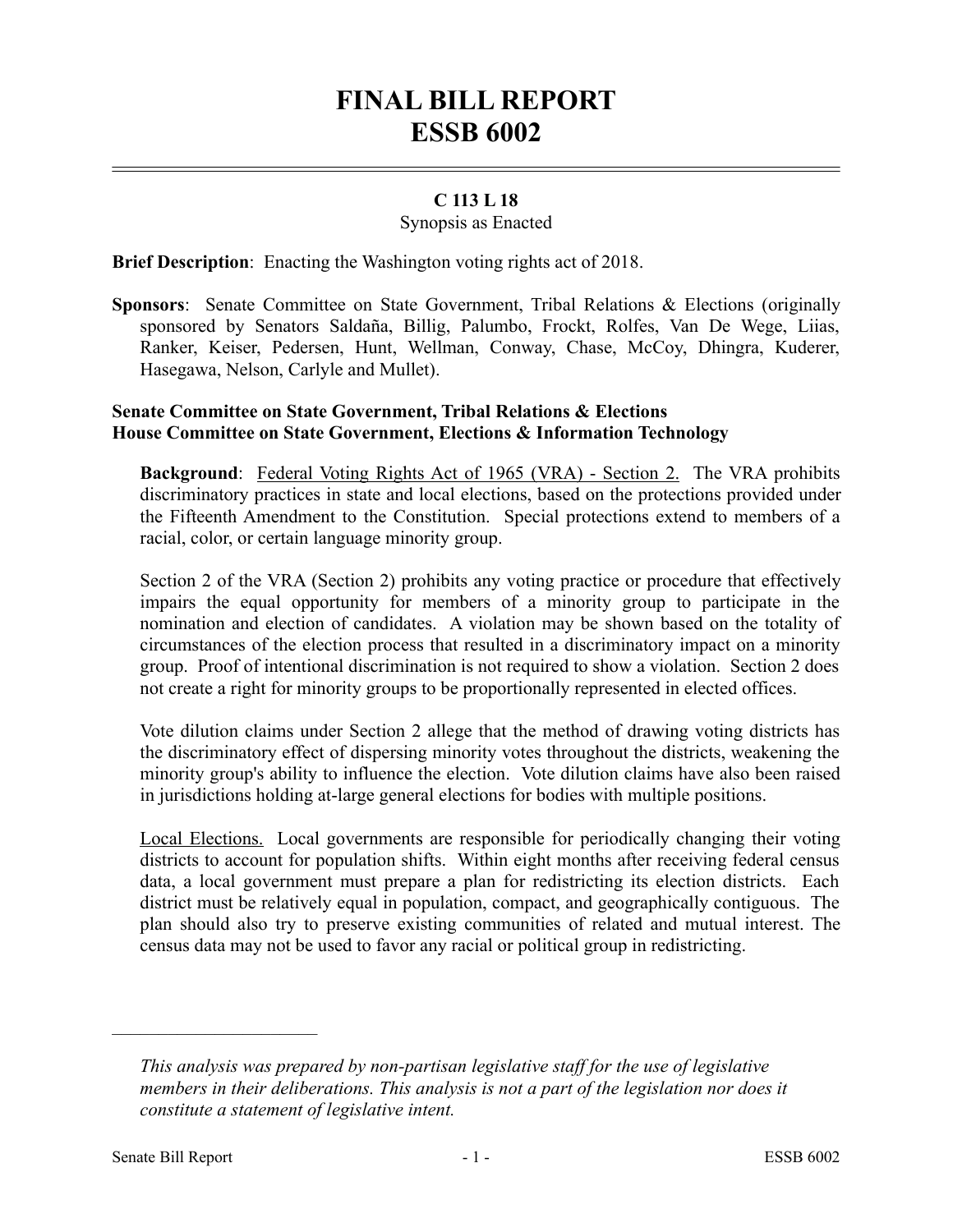Alternative Proportional Voting Systems. Several jurisdictions have adopted alternative systems for allocating votes to voters to determine the winner of an election. These systems are known as alternative proportional voting systems, and include:

- limited voting, where a voter receives fewer votes than there are candidates to elect;
- cumulative voting, where a voter receives as many votes as there are candidates to elect, but may cast multiple votes for a single candidate; and
- single transferrable or ranked choice voting, where a voter ranks candidates in order of preference, and votes are transferred to lower-ranked candidates who are not elected on first-place votes if a majority is not reached.

**Summary**: The Washington Voting Rights Act (Act) is established. A jurisdiction violates the Act when elections exhibit polarized voting and where there is a significant risk members of a protected class do not have an equal opportunity to elect candidates of choice as a result of dilution or abridgement of their rights.

Definitions and Scope. A protected class includes voters who are members of a race, color, or language minority group. The Act applies to elections held within counties, cities, towns, school districts, fire protection districts, port districts, and public utility districts (political subdivisions). Cities or towns with fewer than 1000 people and school districts with fewer than 250 students may not be sued for violations of the Act.

Redistricting. Any political subdivision may take corrective action to change its election system in order to remedy a potential violation of the Act. The remedy may include implementation of a district-based election system, which includes a method of electing candidates from within a district that is a divisible part of the political subdivision. Districts must be reasonably equal in population, compact, and geographically contiguous, must coincide with natural boundaries, and must preserve communities of related and mutual interest as much as possible.

The political subdivision must provide notice to the community of its proposed change to its election system. If 5 percent or more of residents, or 500 or more residents, whichever is fewer, are of limited English proficiency, the notice must be provided in languages residents can understand.

If the political subdivision adopts a new election plan between the date of the general election and January 15 of the following year, it must implement the plan at the next general election. If the plan is adopted during the remaining period of the year, the plan must be implemented at the general election of the following year.

The political subdivision must obtain a court order certifying that the remedy complies with the Act and was prompted by a plausible violation of the Act. A political subdivision must provide data and analysis used in developing its proposed remedy submitted for court approval. Courts must apply a rebuttable presumption for declining a political subdivision's proposed remedy, and all facts and reasonable inferences must be viewed in favor of those opposing the proposed remedy. Any political subdivision that implemented a district-based election system must prepare a redistricting plan within eight months of receiving federal census data.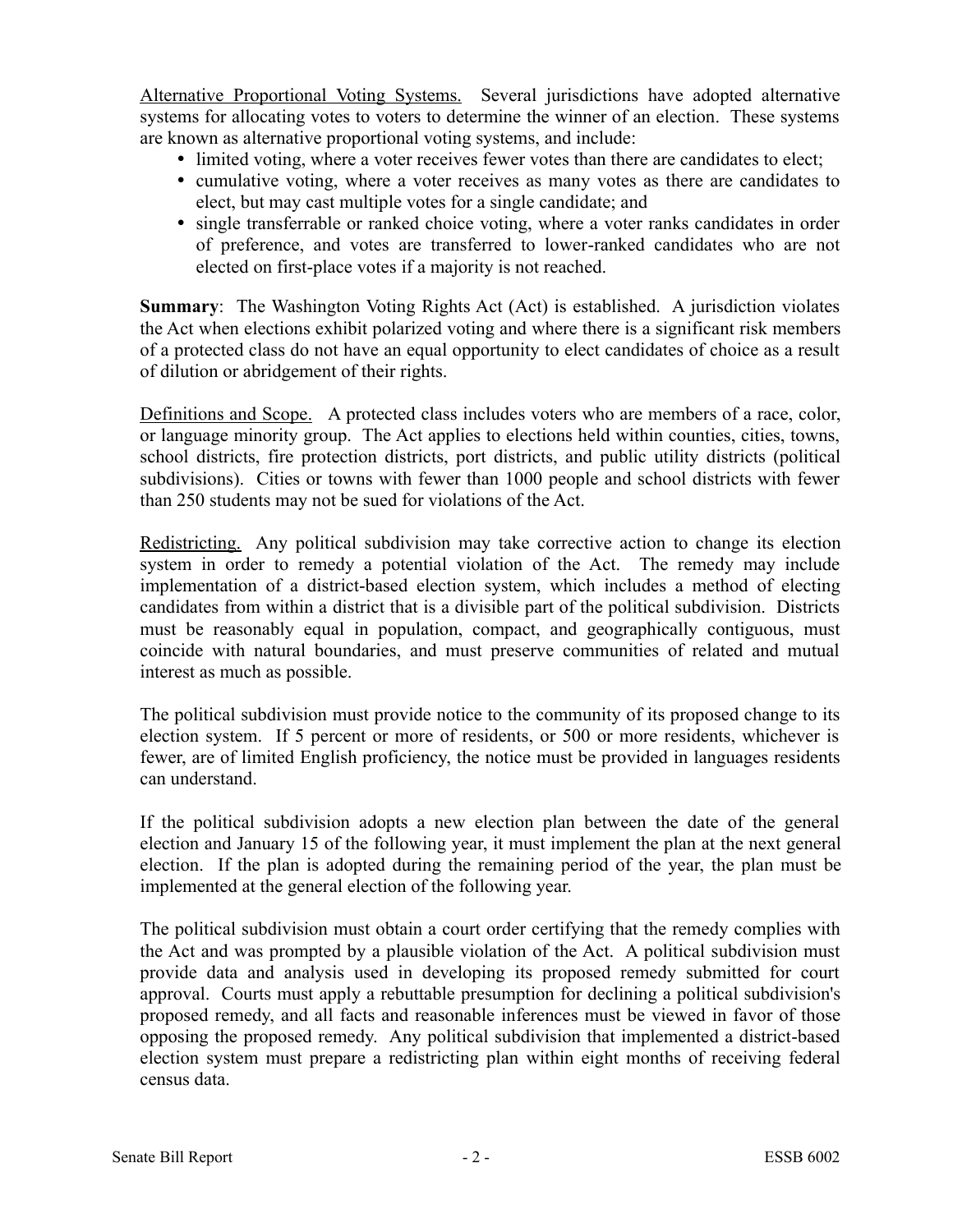Notice of Potential Violation. Any voter who resides in the political subdivision may notify the political subdivision of the voter's intent to challenge the election system. The notice must describe the alleged violation and a possible remedy. The person bringing the notice and the political subdivision must work in good faith to implement a remedy that provides members of the protected class or classes equal opportunity to elect candidates of their choice.

Any person may file an action against the political subdivision under the Act if the political subdivision does not adopt a remedy within 180 days or, if after July 1, 2021, within 90 days. No notice of a potential violation of the Act may be submitted before July 19, 2018.

Legal Action. If no remedy is adopted, any voter who resides in the political subdivision may file a lawsuit alleging a violation of the Act within that political subdivision. The claim has two elements:

- the political subdivision's elections show polarized voting, meaning a difference of choice between voters of a protected class and other voters in the election; and
- members of the protected class do not have an equal opportunity to elect members of their choice or influence the outcome of an election.

The protected class does not have to be geographically compact or concentrated to constitute a majority in any proposed or existing district. Intent to discriminate is not required to show a violation under the Act. Members of different protected classes may file an action jointly if their combined electoral preferences differ from the rest of the electorate.

Court Procedures and Process. The action may be filed in the superior court of the county in which the political subdivision is located. If the action is against a county, it may instead be filed in the superior court of either of the two nearest judicial districts. The trial must be set for no later than one year after the filing of a complaint, with a corresponding discovery and motions calendar. For purposes of the statute of limitations, a cause of action under the Act arises every time there is an election under a districting method that is the subject of the court action.

To determine the existence of polarized voting, the court may analyze elections in the political subdivision, including the election of candidates, ballot measure elections, and elections that affect the rights and privileges of the protected class. Elections conducted prior to the filing of the action are more probative. Election of candidates who are members of the protected class does not preclude a court from finding the existence of polarized voting.

Remedies. The court may order appropriate remedies for a violation, including requiring the political subdivision to redistrict or create a district-based election system. The court may order the political subdivision to hold elections for its governing body in the same year as elections for federal or statewide elected offices.

If the court issues a final order between the date of the general election and January 15 of the following year, the order applies to the next general election. If the court issues a final order between January 16 and the next general election date, the order only applies starting from the general election of the following year.